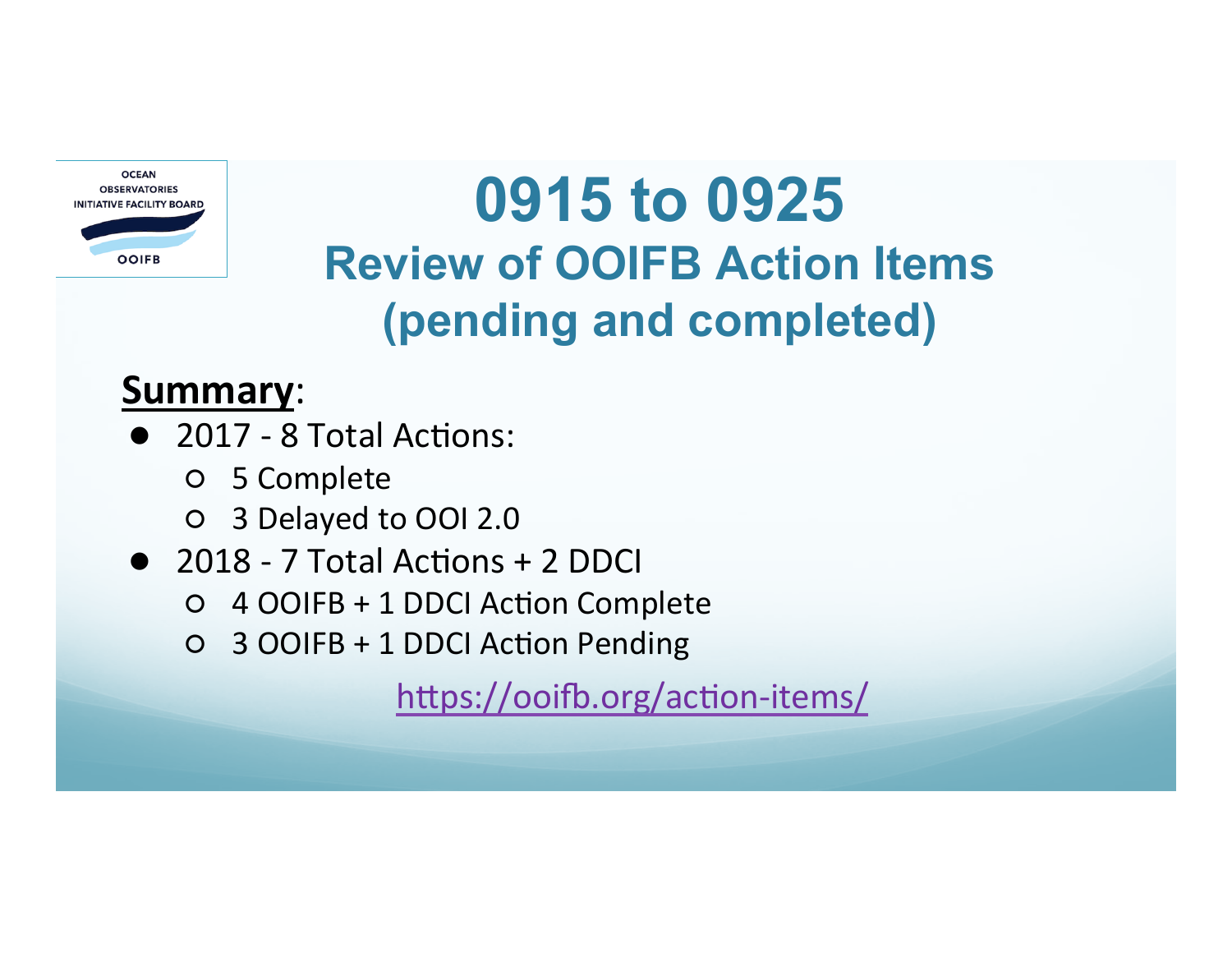

## **2017 OOIFB Action Items**

#### **Completed:**

- OOIFB- 2017-1: Form an OOIFB Ad-hoc Working Group on Data Dissemination and Cyber Infrastructure (DDCI).
- OOIFB- 2017-3 Develop an OOIFB Recommendation Regarding Supporting Science with NSF-Owned Equipment Purchased for OOI
- OOIFB- 2017-4 Provide a recommendation regarding the OOI Network Plan
- OOIFB- 2017-5 OOIFB Townhall at the 2018 Ocean Sciences
- OOIFB- 2017-6 OOIFB Charter (Completed in 2018)

#### **Delayed to OOI 2.0:**

- OOIFB- 2017-2 Refresh OOI Traceability Matrices and Create a Conceptual Diagram of relative O&M costs versus relevance of OOI Infrastructure assets
- OOIFB- 2017-7 Identify topics and issues of mutual interest to SOC and OOIFB that would benefit by joint discussio
- OOIFB- 2017-8 Identify strategies for collecting OOI User Metrics.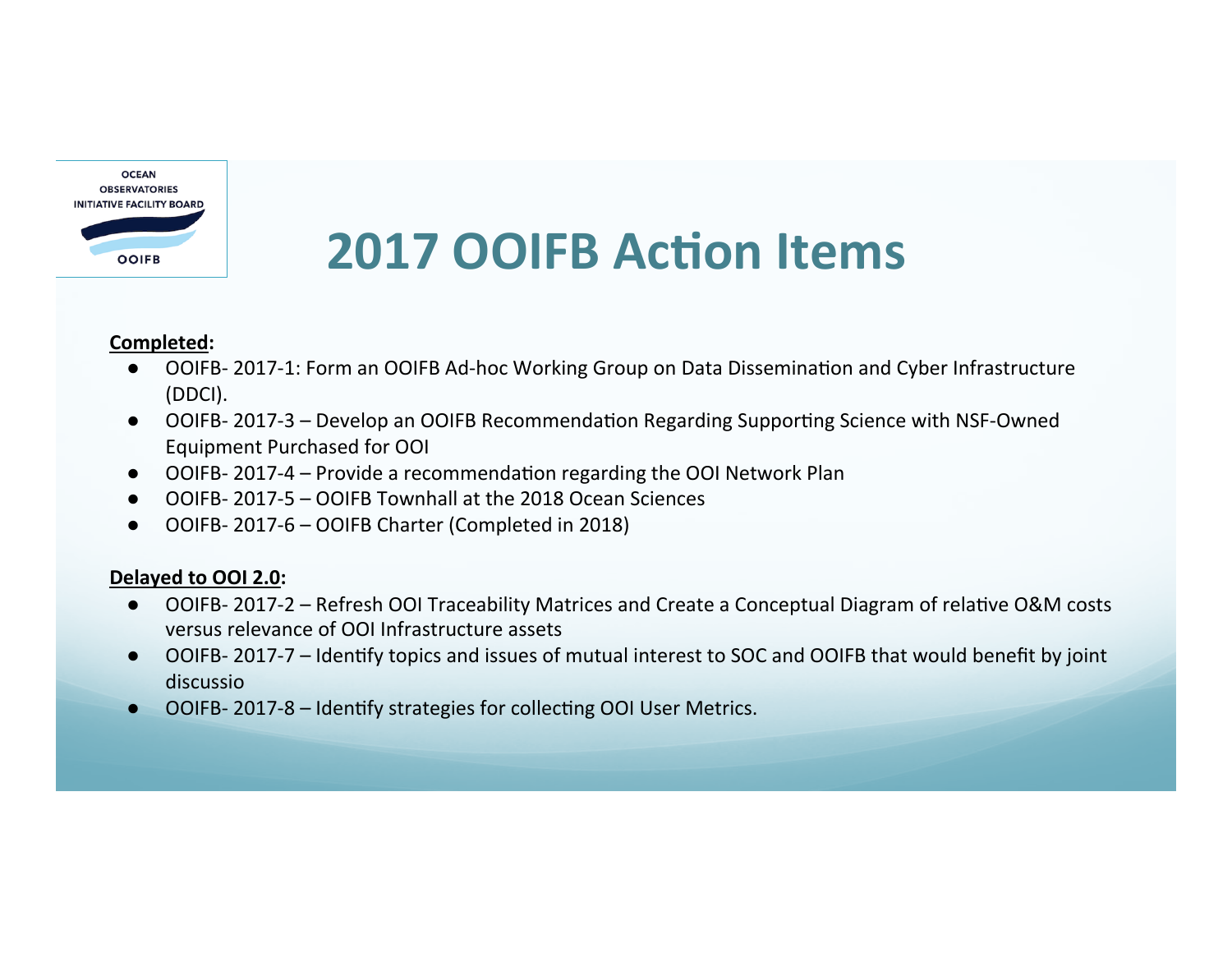

## **2018 OOIFB Action Items**

#### **Completed:**

- OOIFB-2018-1 Review and provide input to Engineering Change Request from Dennis McGillicuddy and colleagues regarding Pioneer.
- OOIFB-2018-5: Transition from Voting to Non-Voting member Work with COL will end on September 30, 2018, at which time Kendra will transition back to an OOIFB voting member.
- OOIFB-2018-6 (completed): OOIFB Charter Motion The OOIFB unanimously passed a motion to adopt the OOIFB Charter dated May 8, 2018.
- OOIFB-2018-7: Review 2018 Annual Work Plan Submitted to NSF on August 20, 2018
- DDCI-2018-1: Formalize DDCI Terms of Reference & Membership

#### **Pending:**

- OOIFB-2018-2: AGU Fall Meeting Town Hall
- OOIFB-2018-3: OOI Non-Profit Collaborations Statement
- OOIFB-2018-4: North East Pacific Partners Statement
- Action: DDCI-2018-2 (pending): Data Delivery Evaluation